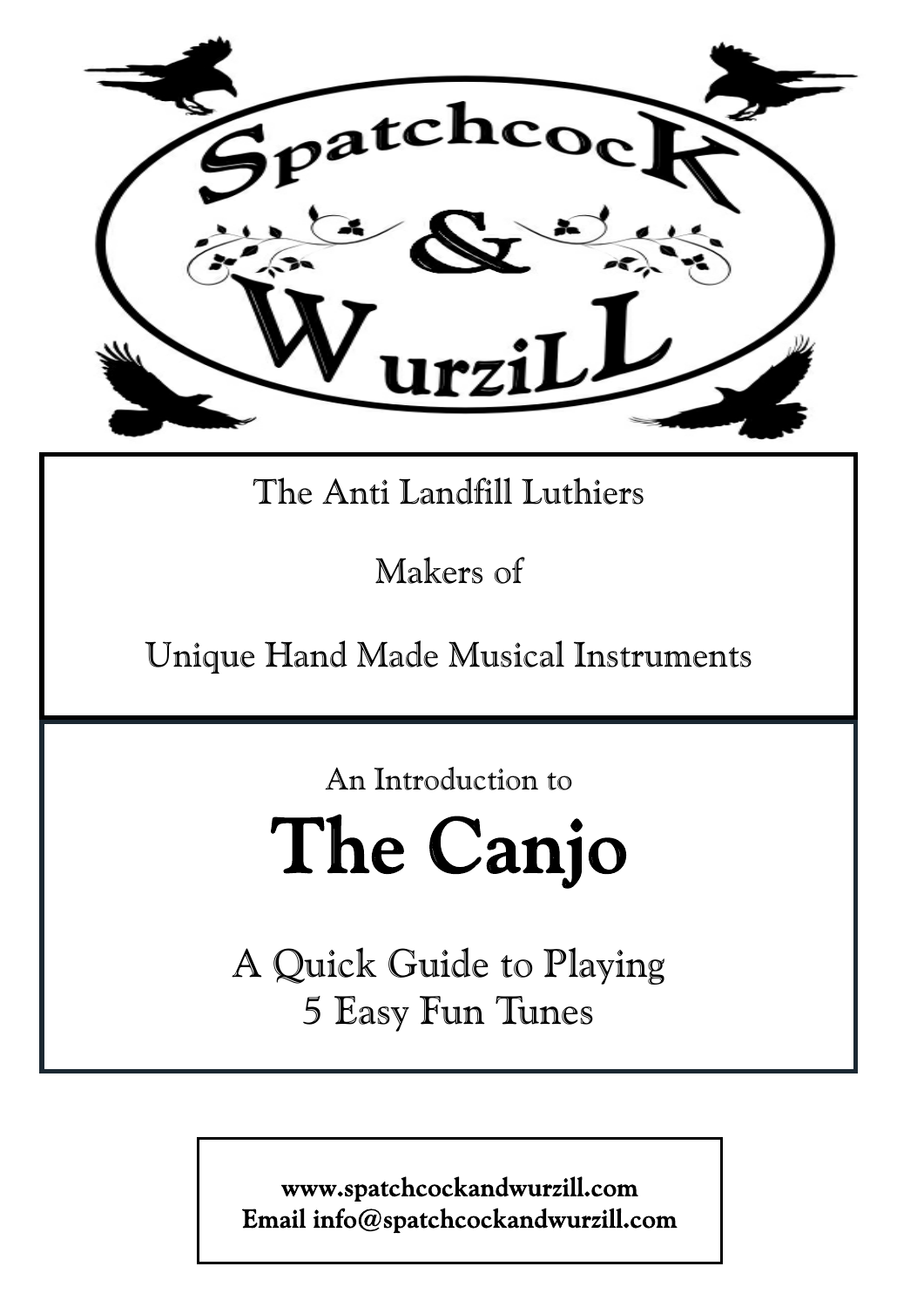### A Quick Guide To Playing Your Canjo

The numbers on the song sheet correspond to the frets on the Canjo.

Zero should be played as an 'open string' by picking the string with the right hand without holding a fret with your left.

The number 1 means press the string at the first fret, number 2 the second and so on. For the best tone, press the string just behind the desired fret, not directly on the fret or in the middle of the fret.

Pluck the string with a Pick or your finger. Get into the habit of plucking the string both on the down stroke and the upstroke, otherwise as you progress you'll only be able to play half as fast!

## **Tuning Your Canjo**

Your canjo will be tuned to a major key, usually D or G but as there is only one string, tuning is not really important unless you want to play with others or sing in a specific key to suit your voice.

# **HAVE FUN & HAPPY PICKING**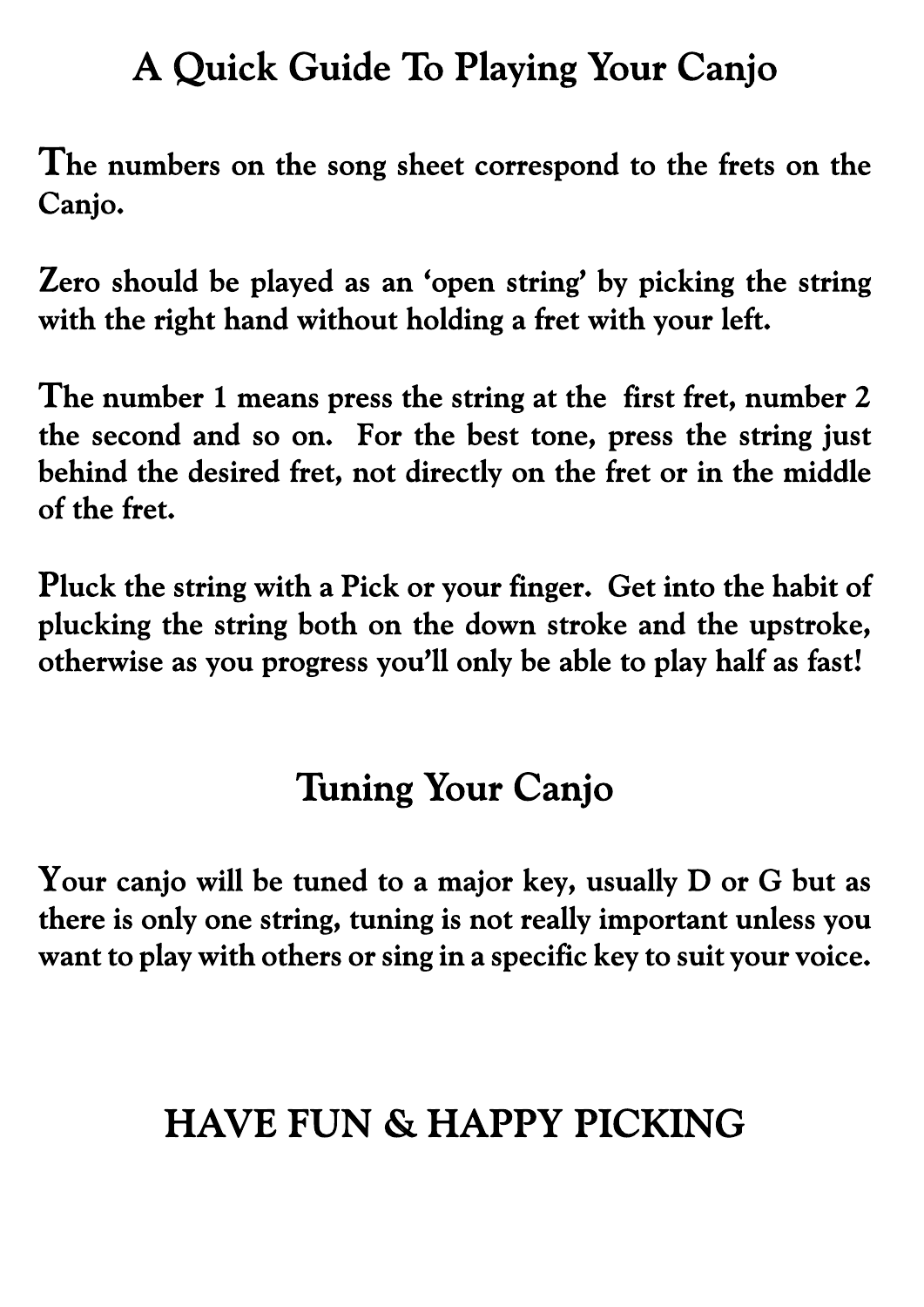#### **LONDON BRIDGE**

4 5 4 3 2 3 4 1 2 3 2 3 4 Lon-don Bridge is fall-ing down, fall-ing down, fall-ing down, 4 5 4 3 2 3 4 1 4 2 0 Lon-don Bridge is fall-ing down, my fair la-dy. **IF YOUR HAPPY** 0 0 3 3 3 3 3 3 2 3 4 If you're hap-py and you know it clap your hands, 0 0 4 4 4 4 4 4 3 4 5 If you're hap-py and you know it clap your hands, 5 5 6 6 6 6 1 1 If you're hap-py and you know it 6 6 5 5 5 4 3 3 And you real-ly want to show it 2 3 4 4 4 3 2 0 1 2 3 If you're hap-py and you know it clap your hands.

#### A BICYCLE MADE FOR TWO

8 5 3 0 1 2 3 1 3 0 Daisy, Daisy, Give me your answer do!

4 8 5 3 1 2 3 4 5 4 I'm half crazy all for the love of you!

5 6 5 4 8 5 4 3 It won't be a stylish marriage

4 5 3 1 3 1 0 I can't afford a carriage

0 3 5 4 0 3 5 4 But you'll look sweet upon the seat

5 6 8 5 3 4 2 3 Of a bicycle made for two.